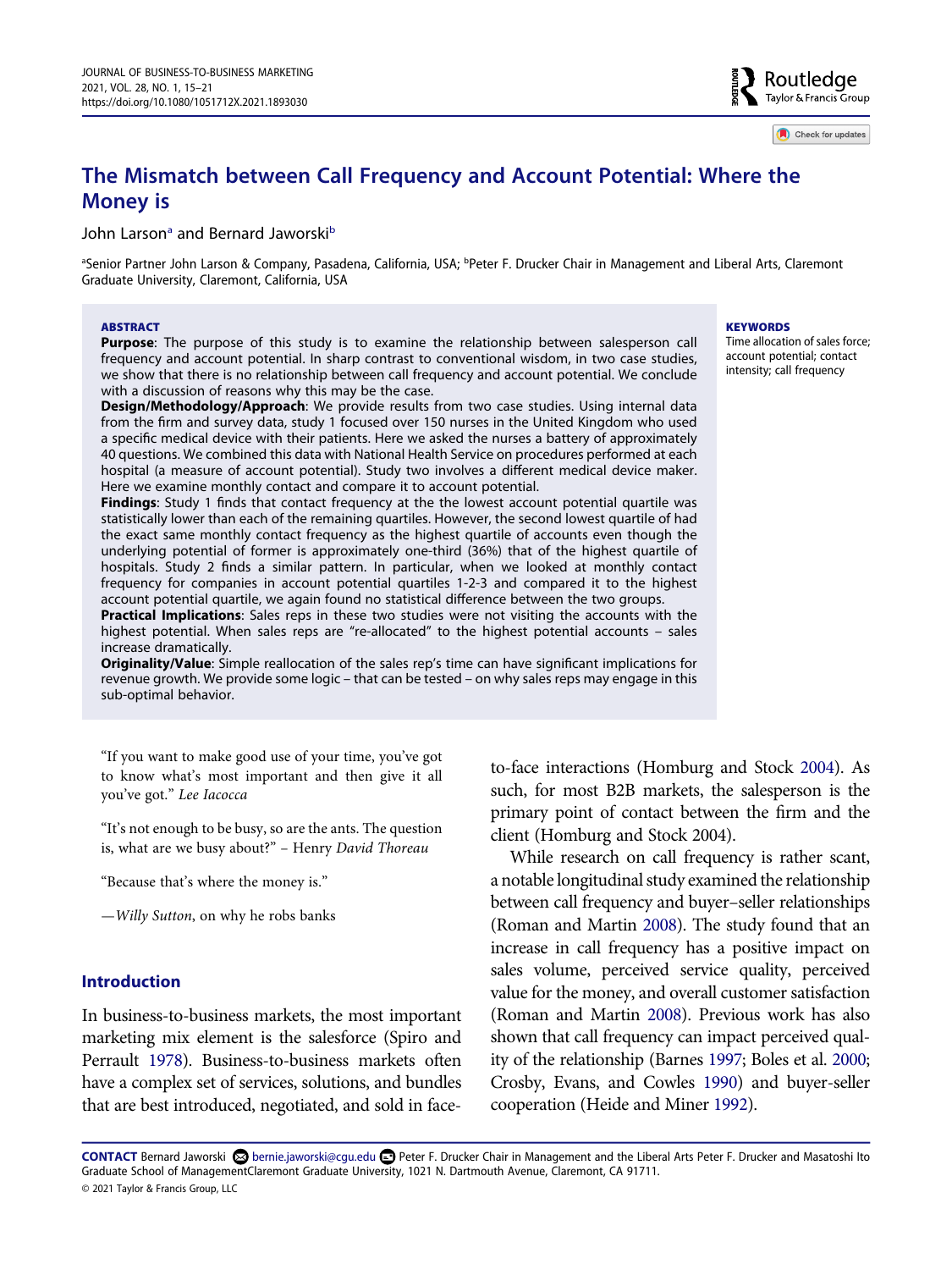<span id="page-1-0"></span>Curiously, there is almost no work that has examined relationship between sales call frequency and account potential (with exception of Parasuraman [1982](#page-6-7) conceptual framework). In a well-run firm, one would expect to find account managers spending significantly more time calling on their higherpotential accounts than on those with less upside potential. The relationship between account potential and call frequency *should* be direct and positive, yet as illustrated in two case studies below, there is no statistical relationship between the two.

This counterproductive behavior was first apparent in a research study for a highly respected medical device client, the market share leader in their category. Since then we have replicated this analysis for five other companies (each highly respected and the leader in their category) in the U.S. and the U.K. At only one of these companies was there positive statistically significant relationship between contact activity and account potential. In every other case the relationship between contact frequency and account potential can best be described as a random walk.

In what follows, two case studies that illustrate this theme of the random nature of sales call behavior. The term case study is used to refer to a firmspecific (as compared to cross-firm or inter-firm) level of analysis. We employed the case study approach to control for other variation that could impact call frequency (e.g., product offering, industry practice and so on). After reviewing the findings, discussion turns to some reasons for this behavior based on interviews conducted with the sales managers at these companies. The paper concludes with the positive results that a company can achieve when it can align account manager contact frequency with account potential.

# **Case study 1: understanding the problem**

In 2016 interviews were conducted with over 150 nurses in the United Kingdom who used a specific medical device with their patients. Responses were received for over 40 different questions, two of which were:

- 1. In a typical month, how often are you contacted by your account manager?
- 2. In the last year have you received a visit from senior management at this company?

The product this company manufactured was used in a specific surgical procedure performed in hospitals. The National Health Service in the UK published data for each hospital listing the number of these procedures that they had performed in the prior year. The correlation between the number of procedures each hospital performed and the firm's sales to those hospitals was positive and statistically significant at the 99+% level of confidence. Accordingly, procedures performed at each hospital was used as a measure of account potential.

Hospitals were then ranked from highest to lowest based on procedures performed and divided into quartiles, with Q1 being the lowest 25% of hospitals (in terms of procedures performed) and Q4 being the highest quartile. Quartiles were then indexed relative to Q4. Exhibit 1 below lists the relative sales potential of each of these four quartiles.

So, for example, Q3 at 51.7 represents approximately half the sales potential of Q4. In a similar fashion, Q1 at 23.3 represents about a quarter of the potential of Q4.

The analysis began with an assessment as to whether the sales force had some "intuitive" idea of the potential of each of their accounts. Here the percentage of respondents in each quartile who said they had been visited by a member of senior management in the last year was examined. The logic is that salespeople want to bring their senior managers (e.g., regional sales director, vice president of sales) to visit their largest accounts.

Exhibit 2 below presents our findings. Hospitals in the top procedures quartile were nearly twice as likely to receive a visit from senior management as the Q1 accounts. This result indicates that on some intuitive level the sales force recognizes "who the big guys are."

Yet, mapping the sales force monthly contact frequency (as taken from our survey responses) to account for potential resulted in a completely different picture. As can be seen in the Exhibit 3, the firm's sales force clearly recognized who the small fish were. Contact frequency at the Q1 accounts was statistically lower than each of the remaining quartiles. After that, though, monthly contact frequency becomes a random walk. Q2 accounts had the exact same monthly contact frequency as the Q4 accounts even though the underlying potential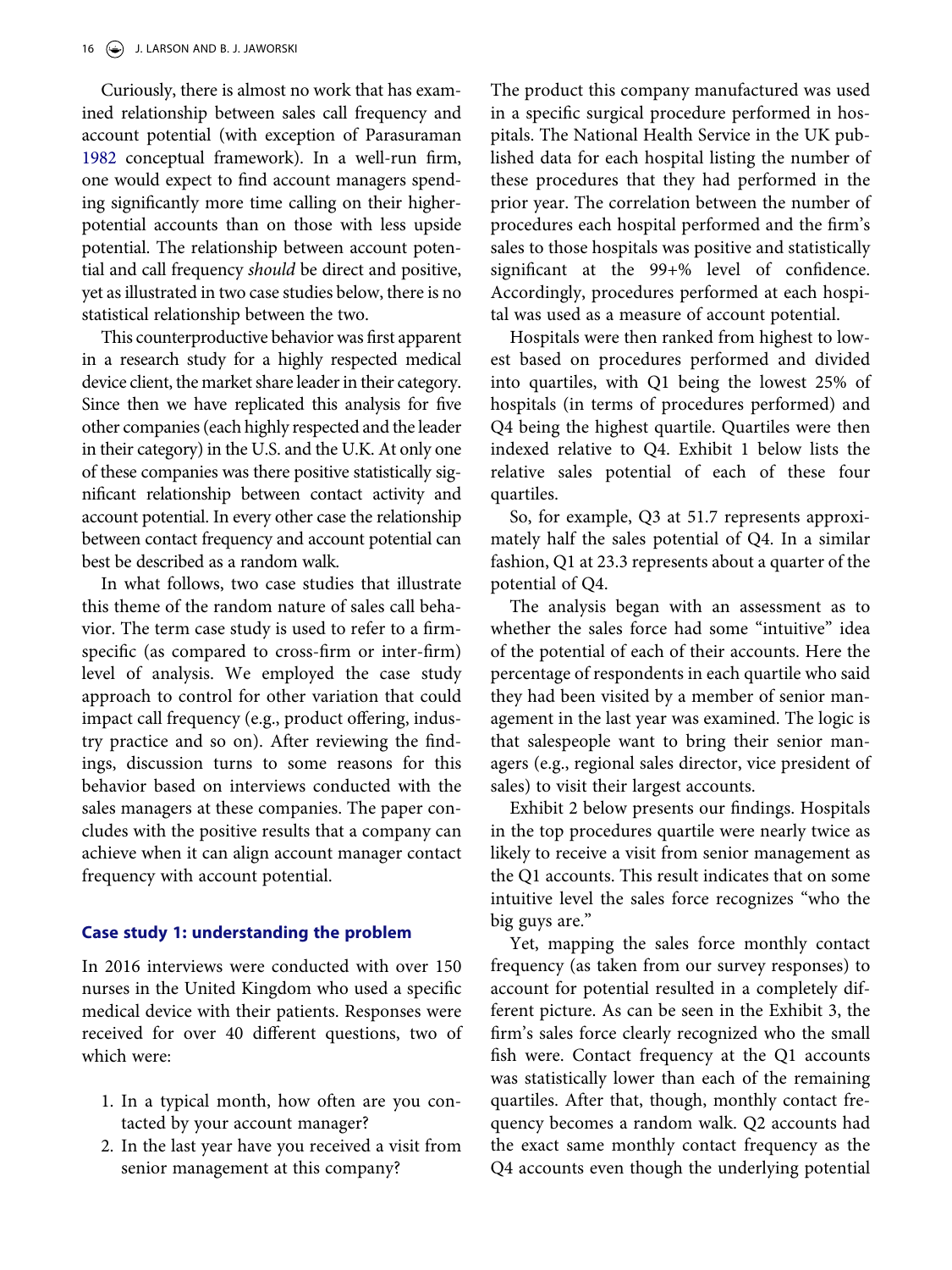of former is approximately one-third (36%) that of the Q4 hospitals.

The foregoing indicates that a refocusing of the sales force to focus on their highest potential accounts is likely to result in a significant increase in sales. To see how significant this can be let us turn to a second case study.

# **Case study 2: assessing the upside potential**

The financial impact of the misalignment between account potential and contact frequency can be substantial. Exhibit 4 below is taken from a second firm that is also in the medical device space. In constructing this exhibit, an approach similar to case study one was followed. In this case study, the company's own measure of account potential was validated by correlating it with their annual unit sales, it was positive and statistically significant at the 98.6% level of confidence. This time, however, customers were divided into two subgroups based on their account potential: the bottom three quartiles and the top quartile. Exhibit 4 below indicates that the potential in the Q4 accounts was more than twice the combined potential of the Q1 through Q3 accounts.

As can be seen in Exhibit 5 below, when we looked at monthly contact frequency for companies in Q1 through Q3 and compared it to Q4 we again found no statistical difference between the two groups.

The yield for each group was calculated by dividing actual sales by potential sales. As can be seen in [Table 1](#page-2-0) , the yield in the bottom three quartiles was more than two and a half times that of the top quartile

As can be seen from [Table 1,](#page-2-0) increasing yield at Q4 accounts represented a significant growth opportunity for this company. For example, suppose that they were to increase the size of their sales force and focus these new account managers strictly on their Q4 accounts, and that as a result yield

<span id="page-2-0"></span>

|  |  |  |  |  | Table 1. Yield rate comparisons. |
|--|--|--|--|--|----------------------------------|
|--|--|--|--|--|----------------------------------|

| Ouartile      | <b>Actual Sales</b><br>$(000 \text{ units})$ | <b>Estimated Potential</b><br>$(000 \text{ units})$ | Yield |
|---------------|----------------------------------------------|-----------------------------------------------------|-------|
| Q1 through Q3 | 484.9                                        | 906.5                                               | 53.5% |
| 04            | 397.0                                        | 1,895.9                                             | 20.9% |
| Total         | 881.9                                        | 2,802.4                                             | 31.5% |

<span id="page-2-1"></span>**Table 2.** Estimated yield impact of focusing on Q4 accounts.

| Ouartile       | <b>Actual Sales</b><br>$(000 \text{ units})$ | <b>Estimated Potential</b><br>$(000 \text{ units})$ | Yield |
|----------------|----------------------------------------------|-----------------------------------------------------|-------|
| Q1 through Q3  | 484.9                                        | 906.5                                               | 53.5% |
| O <sub>4</sub> | 586.6                                        | 1,895.9                                             | 30.9% |
| <b>Total</b>   | 1,071.5                                      | 2,802.4                                             | 38.2% |

among these accounts increased 10 points. [Table 2](#page-2-1) shows the impact on total sales under this scenario.

Total sales under this scenario would increase by 21.5%, from 881,900 units to 1,071,500 units.

Even if management were to simply redeploy its existing sales force toward its Q4 accounts at the expense of those in Q1 through Q3 the increase in overall sales would be sizable. For example, if yield at Q4 accounts were to increase by 10 points while yield at Q1 through Q3 accounts were to decline by 10 total sales would rise by slightly more than 11% (see [Table 3\)](#page-2-2).

# **Discussion: what causes this behavior?**

So why is this type of resource allocation not happening? If ever there were a group within the organization that should be highly incented to go "where the money is" it would be the company's sales force. Yet even among this highly incentivized group, we see an inability to follow Willy Sutton's sage advice.

Several factors that cause a company's highest potential accounts to be under-served.

- 1. First is the lack of solid, accurate data on account potential. You have to know who the "big guys" are before you can focus on them. Remember, data on this metric do not have to be accurate to the  $5<sup>th</sup>$  decimal point. A simple relative index will suffice.
- 2. Even when account managers have an approximate understanding of who the "big guys" are, all too often they do not realize how much bigger than everyone else the big guys really are.<sup>[1](#page-5-0)</sup> So, for example,

<span id="page-2-2"></span>**Table 3.** Impact of redeploying sales force to higher account potentials.

| Ouartile      | <b>Actual Sales</b><br>(000 units) | <b>Estimated Potential</b><br>$(000 \text{ units})$ | Yield |
|---------------|------------------------------------|-----------------------------------------------------|-------|
| Q1 through Q3 | 394.3                              | 906.5                                               | 43.5% |
| 04            | 586.6                              | 1,895.9                                             | 30.9% |
| Total         | 980.9                              | 2,802.4                                             | 35.0% |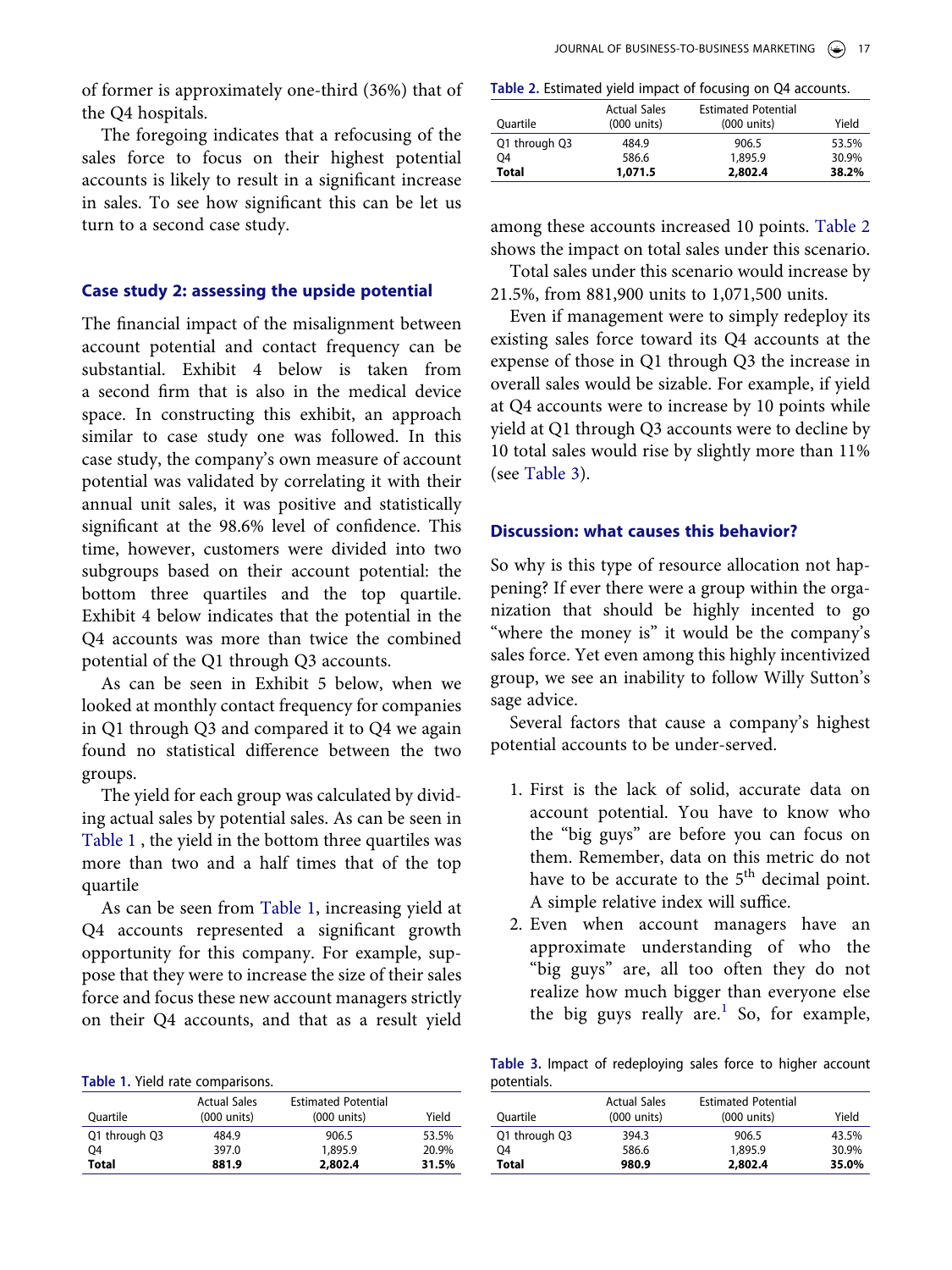

**Exhibit 1.** Comparison of average annual procedures by quartile\* (Highest potential = 100). \* All differences are statistically significant.

they may see that their actual sales to Company A are 30% higher than their sales at company B. Too often they draw the wrong conclusion from this observation and think there is nothing to be gained by an extra sales call or two to Company A. Indeed, in our second case study, the sales potential at their top quartile accounts was two and a half times greater than the *combined sales* in the Q1 through Q3 accounts. Surely that would merit an additional visit to their Q4 accounts every now and then.

3. In many cases, smaller accounts have simpler and quicker decision-making processes than do larger accounts. An account manager in need of an additional sale to hit his or her monthly quota is likely to opt for a "short and sweet" sale at a smaller account.

- 4. Account managers sometimes fear that spending more time with their largest customers makes them more dependent on these companies and increases the overall risk of their account portfolio.<sup>[2](#page-6-8)</sup> These sales reps opt for safety in numbers at the expense of full account penetration.
- 5. There is a slight variation on this theme. Across broad samples the only way that one can spend more time with Account A is to spend less time with some other company, say Account B. In many cases, sales can increase when account managers are willing to either "fire" or de-emphasize certain accounts. Yet most sales reps with whom we



**Exhibit 2.** Comparison of senior management visits by quartile\* (Percent receiving a visit). \* Statistical higher than remaining three quartiles.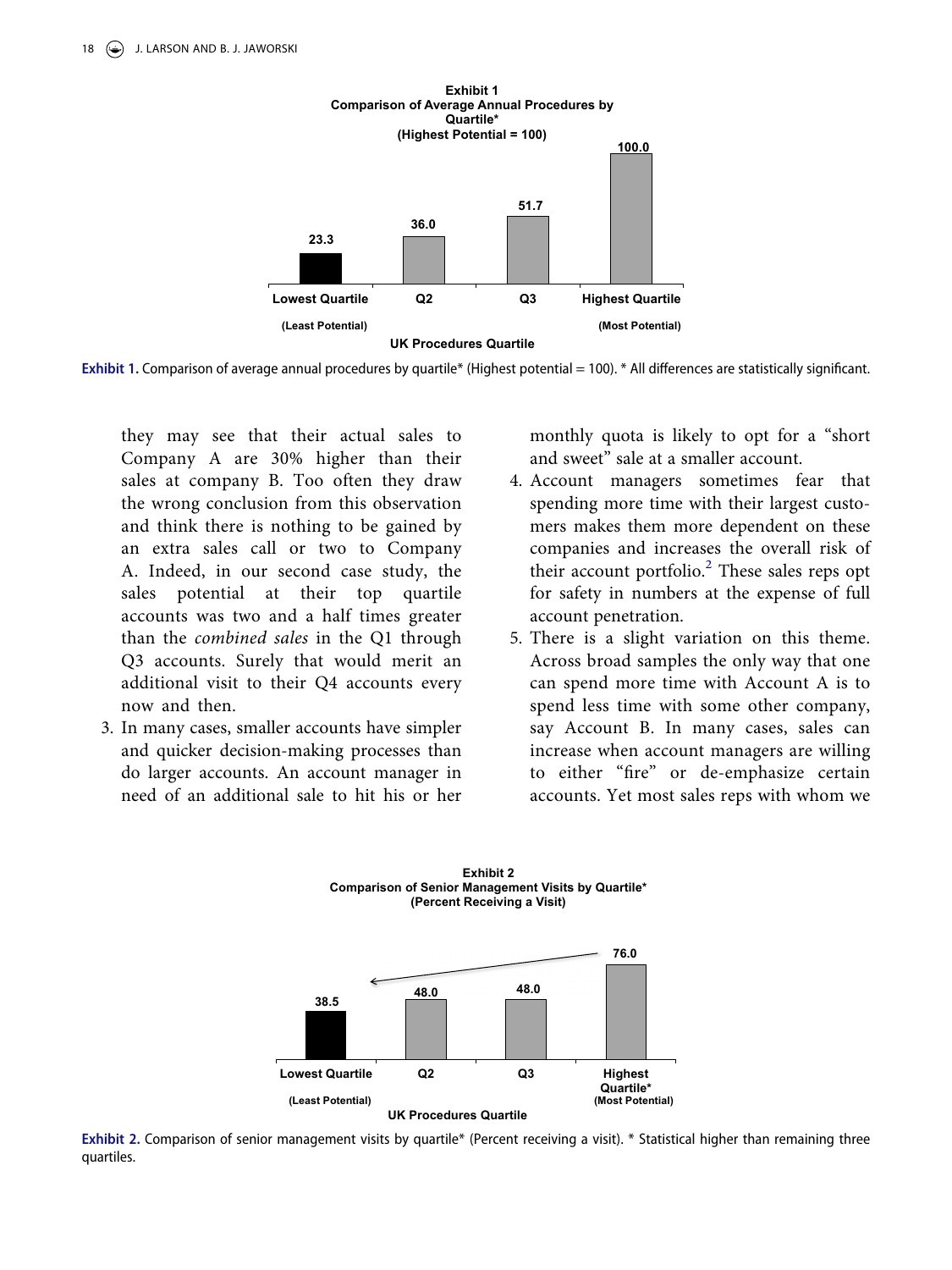

**Exhibit 3.** Relationship between average monthly contact frequency and annual procedures (Contacts per month). \* Statistically below remaining three quartiles.

have spoken are reluctant to do this. It is worthwhile to remember that you will never have a clear idea of what you are doing until you have a clear idea to whom you are going to say "No."

6. In selected cases, the company may place an undue emphasis on prospecting for new accounts. This can come in the form of bonuses and extra incentives paid to account managers when they bring in a new account. In our experience we have found that companies that "Go Deep" (i.e., sell more to existing accounts) substantially outperform those that "Go Broad." (i.e., give new customer acquisition greater weight than account penetration). We have observed two firms with very innovative products that were each "new entrants" in their respective industries. One emphasized the "Go Deep" approach while the other adopted a "Go Broad" strategy. Both were very successful in achieving their initial objectives. Two years later the "Go Deep" company

has prospered with a market capitalization of over a billion dollars. Over the same time period, despite its initial success, the "Go Broad" client has lost more than half of the accounts they initially acquired.

#### **Epilogue – taking corrective action**

The above six points are really symptoms of a larger issue – ineffective sales force management. Regional directors of sales and vice presidents of sales lack accurate, quantifiable measures of account potential. To provide accurate direction to the sales force these managers need to know "how big is big." Then, they need to sit down with their sales reps to map out a game plan to improve contact frequency for their highest potential accounts.<sup>3</sup> As a last step, they need to meet with each of their reps on a monthly basis to review contact frequency among these high potential Customers.



**Exhibit 4.** Comparison of account potential (000 Units).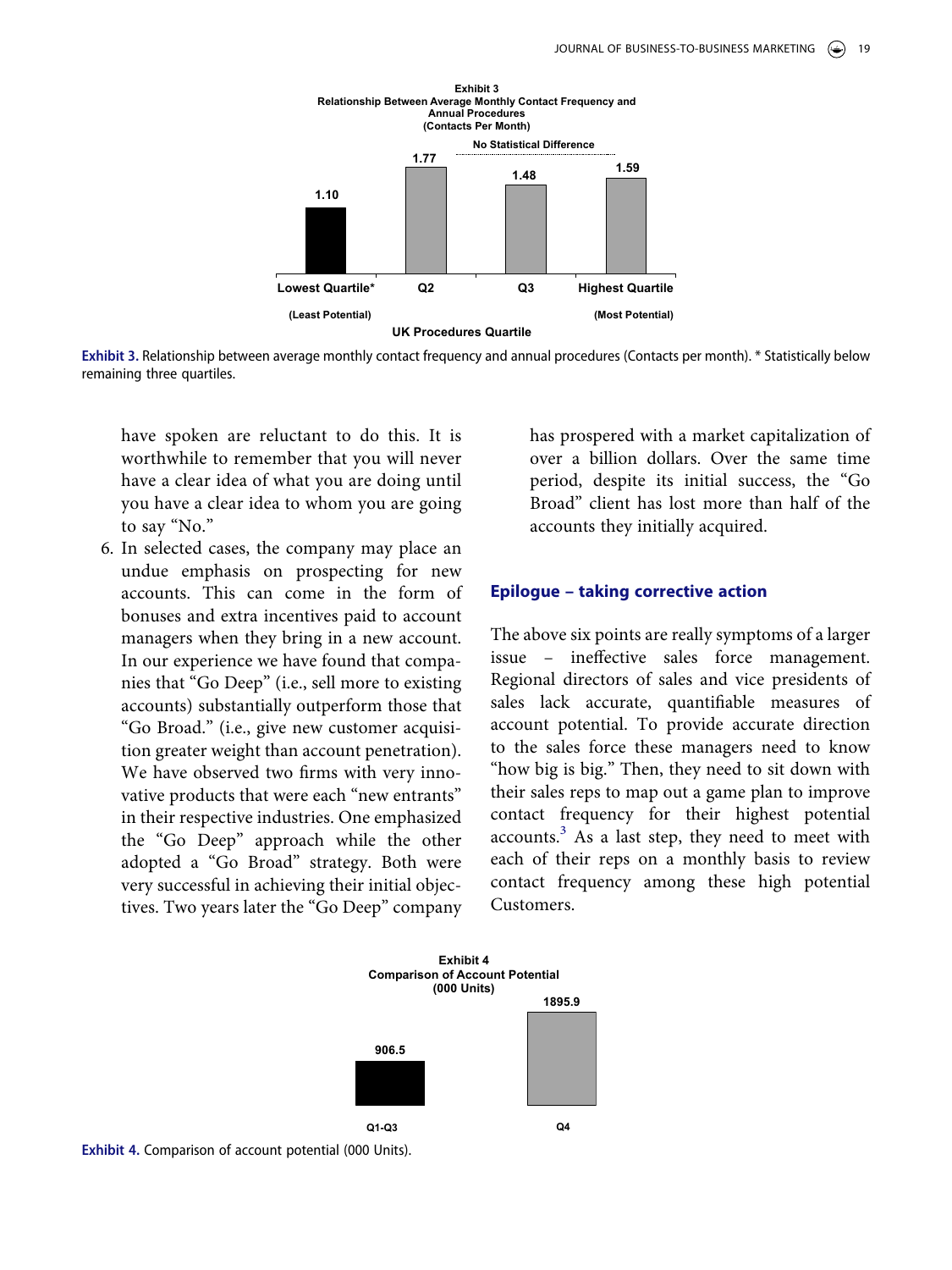

**Account Potential Quartile**

**Exhibit 5 Comparison of Monthly Contact Frequency by Account Potential Quartile\***

**Exhibit 5.** Comparison of monthly contact frequency by account potential quartile\*. \* Difference is not statistically significant.

Simply reviewing contact reports in a contact measurement system such as salesforce.com provides an extremely inaccurate perspective on actual contact frequency. When we relate information on contact frequency from one of these contact measurement systems and compare it with the responses we get for contact frequency from the Customers we survey we find no significant correlation between the two.

To see how this works in practice let us go back to the second case study. You will recall that this case study described a company that was not devoting sufficient time to its highest volume accounts even though they had very accurate account potential data for each company they served. Once they understood this they took corrective action:

- 1. They impressed upon their account managers the importance of penetrating their Q4 accounts, especially those with current yields below 30% (65.5% of all Q4 accounts).
- 2. They mandated that their account managers spend 75% of their time on these accounts and held their reps accountable for attaining that goal.
- 3. The remaining 25% of account manager time should be spent focusing on lower potential accounts that were being actively targeted by competitors (15% of their time) and new business development (10% of their time).

In less than a year on this program their sales are up 10% relative to the prior year and they are significantly ahead of their current sales and profit plan.

**\* \* \***

One of the underlying assumptions of Peter Drucker's work on effective practice is that workers have access to information that enables them to implement "self-management and control." Absent this necessary information, the sales force often finds itself "shooting in the dark," so to speak. Few companies have truly accurate information in two key areas:

- 1. The underlying sales potential of each of their accounts
- 2. The impact that monthly contact frequency can have on increasing share of wallet at an account while simultaneously reducing the likelihood that the account will be lured away by a competitor

The approach followed by the company in the second case study clearly acknowledged the limits of the limited information. They provided their account managers with accurate data on Customer sales potential and schooled them (using actual case examples) on how increased contact frequency would actually reduce their vulnerability to defections. They then met with each of their account managers on a routine basis to ensure that they were following Willy Sutton's wise dictum to go "where the money is."

### **Notes**

<span id="page-5-0"></span>1. Remember, in the first case study the account managers had an intuitive understanding of who were their biggest accounts because the accounts in Q4 reported have